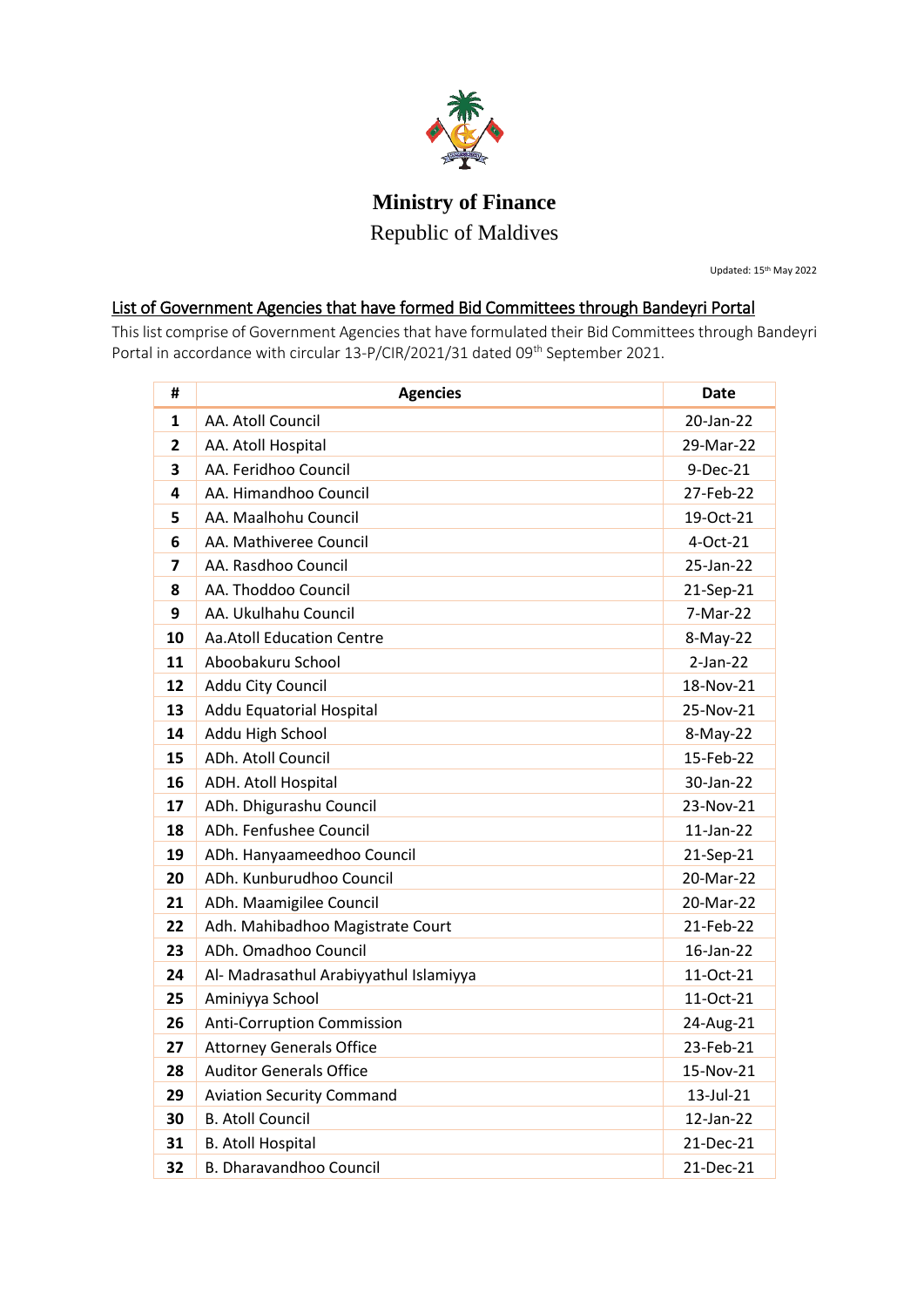| 33 | <b>B. Dhonfanu Council</b>                  | 31-Oct-21  |
|----|---------------------------------------------|------------|
| 34 | B. Eydhafushee Council                      | 20-Jan-22  |
| 35 | <b>B. Fehendhoo Council</b>                 | 12-Jan-22  |
| 36 | <b>B. Fulhadhoo Council</b>                 | 12-Dec-21  |
| 37 | <b>B. Goidhoo Council</b>                   | 19-Jan-22  |
| 38 | <b>B. Hithaadhoo Council</b>                | 29-Mar-22  |
| 39 | <b>B. Kamadhoo Council</b>                  | 5-Dec-21   |
| 40 | <b>B. Kendhoo Council</b>                   | 5-Sep-21   |
| 41 | <b>B. Kihaadhoo Council</b>                 | 26-Oct-21  |
| 42 | <b>B. Kudarikilu Council</b>                | 27-Jan-22  |
| 43 | <b>B. Maalhohu Council</b>                  | 12-Jan-22  |
| 44 | <b>B. Thulhaadhoo Council</b>               | 21-Dec-21  |
| 45 | <b>Bandidhoo School</b>                     | 8-May-22   |
| 46 | Bileydhdhoo School                          | 14-Feb-22  |
| 47 | Centre For Higher Secondary Education       | 8-Nov-21   |
| 48 | Children's Ombudsperson's Office            | 15-Nov-21  |
| 49 | <b>Civil Court</b>                          | 25-Apr-22  |
| 50 | <b>Civil Service Commission</b>             | 29-Dec-20  |
| 51 | <b>Communications Authority of Maldives</b> | 16-Jun-21  |
| 52 | <b>Criminal Court</b>                       | 31-Aug-21  |
| 53 | Department of Judicial Administration       | 5-Apr-21   |
| 54 | Dh. Atoll Council                           | 7-Dec-21   |
| 55 | DH. Atoll Hospital                          | 30-Jan-22  |
| 56 | Dh. Kudahuvadhoo Council                    | 22-Mar-22  |
| 57 | Dh. Maaenboodoo Council                     | 26-Feb-22  |
| 58 | Dh. Meedhoo Council                         | 12-Oct-21  |
| 59 | Dh. Rinbudhoo Council                       | 17-Jan-22  |
| 60 | Dh.Atoll School                             | 19-Jan-22  |
| 61 | Dhaandhoo School                            | 19-Jan-22  |
| 62 | Dharumavantha school                        | 11-Oct-21  |
| 63 | Dhigurashu School                           | 16-Mar-22  |
| 64 | Dr. Abdul Samad Memorial Hospital           | 13-Oct-21  |
| 65 | <b>Elections Commission</b>                 | 25-Oct-21  |
| 66 | <b>Employment Tribunal</b>                  | 13-Oct-21  |
| 67 | F. Atoll Council                            | 30-Sep-21  |
| 68 | F. Atoll Hospital                           | 10-Apr-22  |
| 69 | F. Bileiydhoo Council                       | $2-Sep-21$ |
| 70 | F. Feealee Council                          | 26-Dec-21  |
| 71 | F. Magoodhoo Council                        | 25-Oct-21  |
| 72 | F. Nilandhoo Magistrate Court               | 17-Feb-22  |
| 73 | <b>F.Atoll Education Centre</b>             | 10-Jan-22  |
| 74 | <b>F.Atoll School</b>                       | 19-Jan-22  |
| 75 | F.Magoodhoo School                          | 16-Mar-22  |
| 76 | <b>Family Court</b>                         | 16-Aug-21  |
| 77 | <b>Family Protection Authority</b>          | $3-Jan-22$ |
| 78 | Feevaku School                              | 8-May-22   |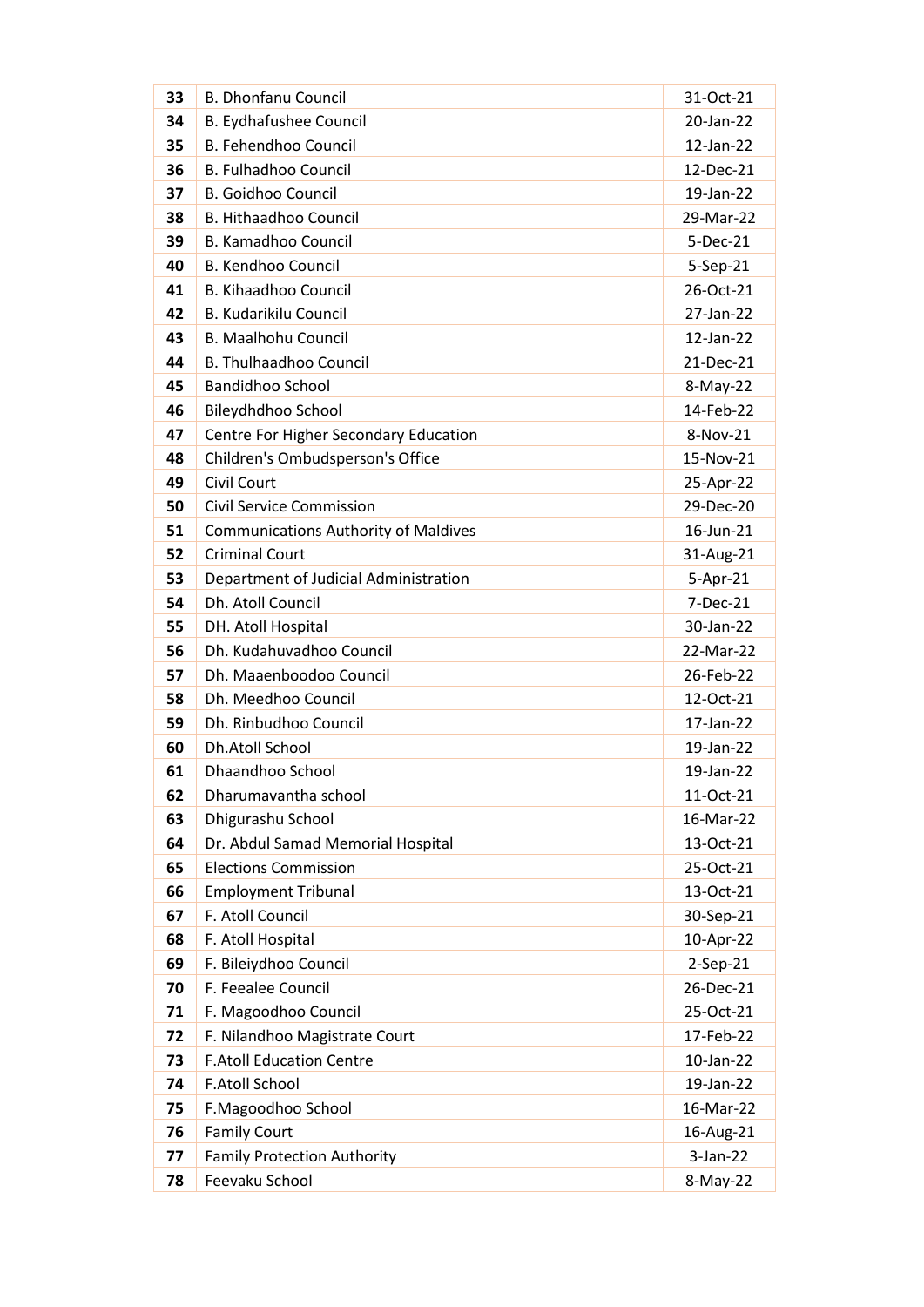| 79  | Foakaidhoo School                 | 14-Feb-22    |
|-----|-----------------------------------|--------------|
| 80  | Fulhadhoo School                  | 9-Feb-22     |
| 81  | Fuvahmulaku Magistrate Court      | 23-Feb-22    |
| 82  | Fuvamulaku City Council           | 14-Sep-21    |
| 83  | <b>GA. Atoll Council</b>          | 24-Nov-21    |
| 84  | GA. Atoll Hospital                | 30-Jan-22    |
| 85  | GA. Dhaandhoo Council             | 12-Jul-21    |
| 86  | GA. Dhevvadhoo Council            | $5$ -Jul-21  |
| 87  | GA. Gemanafushee Council          | 26-Dec-21    |
| 88  | GA. Kanduhulhuhdoo Council        | 21-Sep-21    |
| 89  | GA. Kolamaafushee Council         | 12-Jan-22    |
| 90  | GA. Maamendhoo Council            | 16-Sep-21    |
| 91  | GA. Nilandhoo Council             | $4-Jan-22$   |
| 92  | GA. Vilingilee Council            | 22-Aug-21    |
| 93  | <b>GA.Atoll Education Centre</b>  | 14-Feb-22    |
| 94  | Gaafaru School                    | 8-May-22     |
| 95  | Gan Regional Hospital             | 23-Dec-21    |
| 96  | GDh. Atoll Council                | 27-Sep-21    |
| 97  | GDh. Faresmaathodaa Council       | $13$ -Jul-21 |
| 98  | GDh. Fiyoaree Council             | 21-Oct-21    |
| 99  | GDh. Gadhdhoo Council             | 12-Jan-22    |
| 100 | GDh. Hoadedhdhoo Council          | 24-Oct-21    |
| 101 | GDh. Madavelee Council            | 16-Mar-22    |
| 102 | GDh. Nadalla Council              | 16-Mar-22    |
| 103 | GDh. Rathafandhoo Council         | 20-Jan-22    |
| 104 | GDh. Thinadhoo Council            | 25-Jan-22    |
| 105 | GDh. Thinadhoo Magistrate Court   | 25-Apr-22    |
| 106 | GDh. Vaadhoo Council              | 10-Feb-22    |
| 107 | <b>Gdh.Atoll Education Centre</b> | 10-Jan-22    |
| 108 | Gemanafushi School                | 10-Feb-22    |
| 109 | Ghaazee school                    | 11-Oct-21    |
| 110 | <b>Gn.Atoll Education Centre</b>  | 8-Nov-21     |
| 111 | Gulhee School                     | 9-Feb-22     |
| 112 | HA. Atoll Council                 | 16-Sep-21    |
| 113 | HA. Atoll Hospital                | 14-Dec-21    |
| 114 | HA. Baarashu Council              | 16-Dec-21    |
| 115 | HA. Dhidhdhoo Council             | 14-Sep-21    |
| 116 | HA. Filladhoo Council             | $5$ -Jan-22  |
| 117 | HA. Hoarafushee Council           | 21-Oct-21    |
| 118 | HA. Ihavandhoo Council            | 26-Sep-21    |
| 119 | HA. Kelaa Council                 | 22-Jun-21    |
|     |                                   |              |
| 120 | HA. Maarandhoo Council            | 19-Sep-21    |
| 121 | HA. Muraidhoo Council             | 9-Mar-22     |
| 122 | HA. Thakandhoo Council            | 21-Sep-21    |
| 123 | HA. Uligamu Council               | 11-May-22    |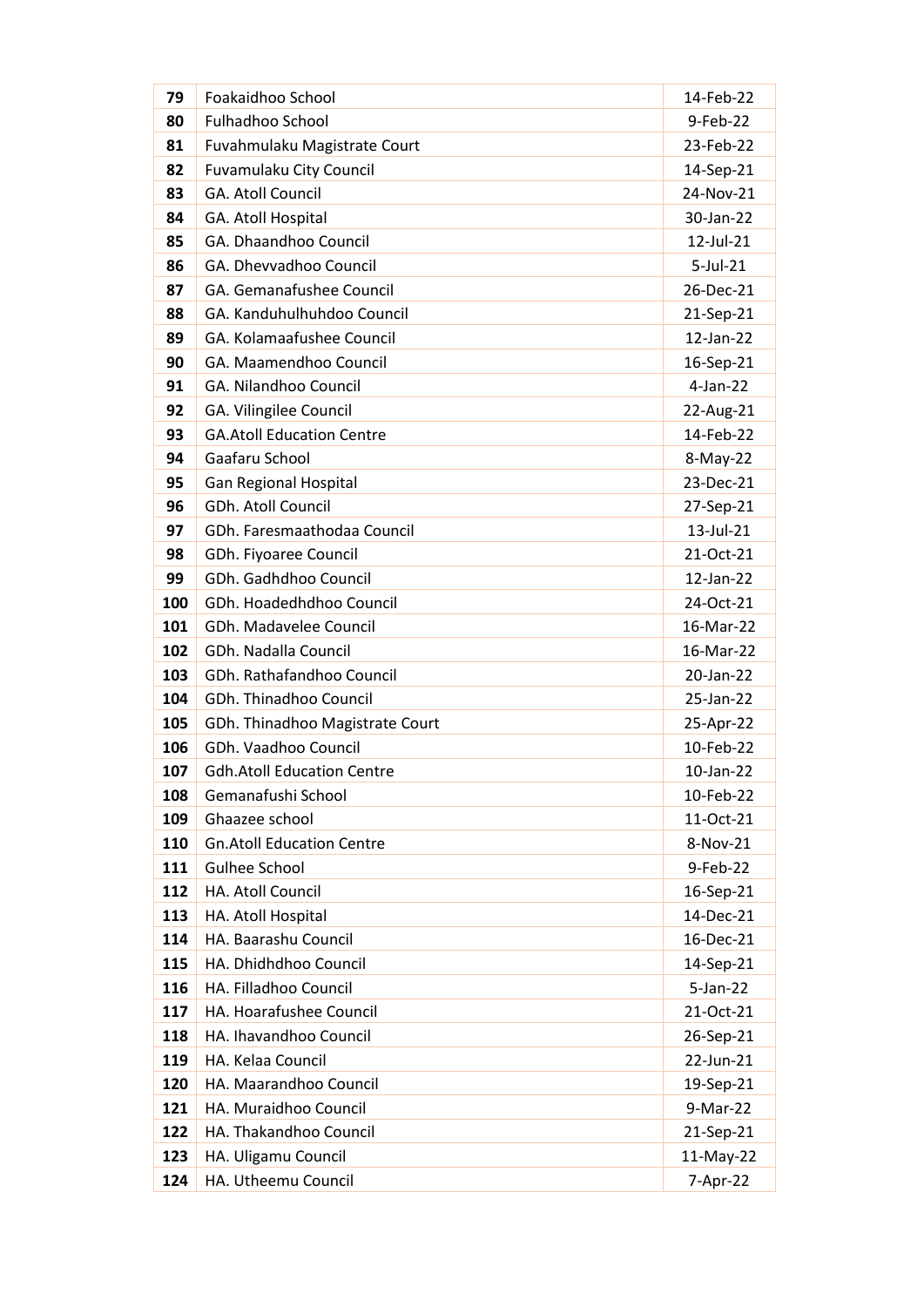| 125 | Ha.Atholhu Madharusaa                    | 10-Jan-22       |
|-----|------------------------------------------|-----------------|
| 126 | <b>Ha.Atoll Education Centre</b>         | 28-Dec-21       |
| 127 | <b>Hafiz Ahmed School</b>                | 16-Mar-22       |
| 128 | Hangnaameedhoo School                    | 9-Feb-22        |
| 129 | HDh. Atoll Council                       | 10-Jan-22       |
| 130 | HDh. Hanimaadhoo Council                 | $11$ -Jan-22    |
| 131 | HDh. Hirimaradhoo Council                | 23-Sep-21       |
| 132 | HDh. Kulhudhuffushee Council             | 27-Dec-21       |
| 133 | HDh. Kumundhoo Council                   | 29-Sep-21       |
| 134 | HDh. Kurinbee Council                    | 15-Dec-21       |
| 135 | HDh. Makunudhoo Council                  | 21-Nov-21       |
| 136 | HDh. Naivaadhoo Council                  | $2-Mar-22$      |
| 137 | HDh. Nellaidhoo Council                  | 20-Jan-22       |
| 138 | HDh. Neykurendhoo Council                | 27-Sep-21       |
| 139 | HDh. Nolhivaramu Council                 | 27-Oct-21       |
| 140 | HDh. Nolhivaranfaru Council              | 16-Sep-21       |
| 141 | HDh. Vaikaradhoo Council                 | 27-Sep-21       |
| 142 | <b>Hdh.Atoll Education Centre</b>        | 29-Dec-21       |
| 143 | <b>Hdh.Atoll Education Centre</b>        | $11$ -Jan-22    |
| 144 | Hdh.Atoll School                         | 26-Dec-21       |
| 145 | <b>High Court</b>                        | $1-Nov-21$      |
| 146 | Himandhoo School                         | 9-Feb-22        |
| 147 | Hithadhoo School                         | 25-Jan-22       |
| 148 | Hoandedhoo School                        | 8-May-22        |
| 149 | Hulhudheli School                        | 14-Feb-22       |
| 150 | Hulhumale Hospital                       | 30-May-21       |
| 151 | Human Rights Commission                  | 30-Mar-21       |
| 152 | Huravee School                           | 9-Nov-21        |
| 153 | Ihavandhoo School                        | $2-Jan-22$      |
| 154 | Imaadudeen School                        | 14-Feb-22       |
| 155 | Indhiraagaandhi Memorial Hospital (IGMH) | $6$ -Jan-22     |
| 156 | <b>Information Commisioners Office</b>   | $10$ -Jan- $21$ |
| 157 | Inguraidhoo School                       | 9-Feb-22        |
| 158 | <b>Iskandaru School</b>                  | 11-Oct-21       |
| 159 | Jamaaludeen School                       | 11-Oct-21       |
| 160 | <b>Judicial Service Commission</b>       | 23-Nov-21       |
| 161 | Juvenile Court                           | 29-Mar-22       |
| 162 | K. Atoll Council                         | 19-Aug-21       |
| 163 | K. Dhiffushee Council                    | 21-Oct-21       |
| 164 | K. Gaafaru Council                       | 21-Dec-21       |
| 165 | K. Gulhee Council                        | 29-Dec-21       |
| 166 | K. Guraidhoo Council                     | 17-Oct-21       |
| 167 | K. Himmafushee Council                   | $2$ -Aug-21     |
| 168 | K. Huraa Council                         | 9-Nov-21        |
| 169 | K. Kaashidhoo Council                    | 13-Dec-21       |
| 170 | K. Thulusdhoo Council                    | 24-Oct-21       |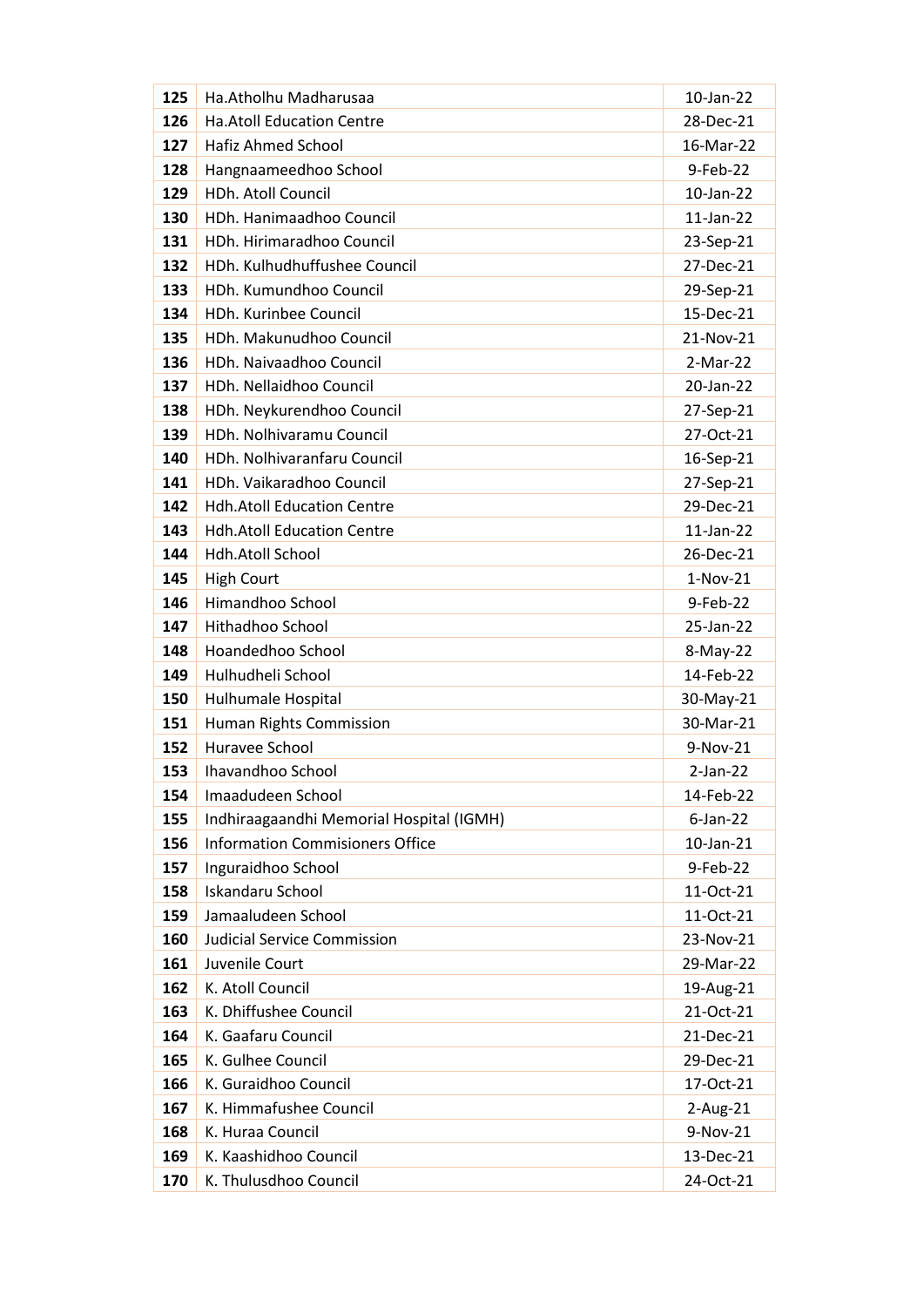| 171 | <b>K.Atoll Education Centre</b>   | $11$ -Jan-22 |
|-----|-----------------------------------|--------------|
| 172 | Kalaafaanu School                 | 8-Nov-21     |
| 173 | Kan'doodhoo School                | 27-Jan-22    |
| 174 | Kanduhulhudhoo School             | 9-Feb-22     |
| 175 | Kendhikulhudhoo School            | 14-Feb-22    |
| 176 | Kinolhahu School                  | 9-Feb-22     |
| 177 | Kondey School                     | 8-May-22     |
| 178 | Kudarikilu School                 | 14-Feb-22    |
| 179 | Kulhuduffushi Regional Hospital   | $1-Aug-21$   |
| 180 | Kumundhoo School                  | 8-Nov-21     |
| 181 | Kuri'nbee School                  | 16-Mar-22    |
| 182 | L. Atoll Council                  | 20-Jan-22    |
| 183 | L. Dhanbidhoo Council             | 1-Aug-21     |
| 184 | L. Fonadhoo Council               | $10$ -Jan-22 |
| 185 | L. Gamu Council                   | 21-Oct-21    |
| 186 | L. Hithadhoo Council              | 25-Oct-21    |
| 187 | L. Isdhoo Council                 | 8-Aug-21     |
| 188 | L. Kalaidhoo Council              | 29-Dec-21    |
| 189 | L. Kunahandhoo Council            | 18-Jan-22    |
| 190 | L. Maabaidhoo Council             | 12-Dec-21    |
| 191 | L. Maamendhoo Council             | 17-Aug-21    |
| 192 | L. Maavashu Council               | 14-Jul-21    |
| 193 | L. Mundoo Council                 | 29-Dec-21    |
| 194 | <b>L.Atoll School</b>             | 16-Mar-22    |
| 195 | L.Dhanbidhoo School               | 14-Feb-22    |
| 196 | L.Gamu Mukurimagu School          | 8-May-22     |
| 197 | L.Hithadhoo School                | 29-Dec-21    |
| 198 | Labour Relations Authority        | 29-Dec-21    |
| 199 | Lh. Atoll Council                 | 28-Oct-21    |
| 200 | LH. Atoll Hospital                | 20-Mar-22    |
| 201 | Lh. Hinnavaru Council             | 28-Sep-21    |
| 202 | Lh. Hinnavaru Council             | 12-Jan-22    |
| 203 | Lh. Kurendhoo Council             | 20-Jan-22    |
| 204 | Lh. Naifaru Council               | 8-Jul-21     |
| 205 | Lh. Olhuvelifushee Council        | 16-Feb-22    |
| 206 | <b>LH.Atoll Education Centre</b>  | 14-Feb-22    |
| 207 | Lh.Atoll School                   | 29-Dec-21    |
| 208 | Lhaimagu School                   | 14-Feb-22    |
| 209 | <b>Local Government Authority</b> | 15-Aug-21    |
| 210 | M. Atoll Council                  | 6-Oct-21     |
| 211 | M. Dhiggaru Council               | 21-Sep-21    |
| 212 | M. Kolhufushee Council            | 14-Sep-21    |
| 213 | M. Maduvvaree Council             | 12-Jan-22    |
| 214 | M. Mulaku Council                 | 23-Nov-21    |
| 215 | M. Mulee Council                  | 27-Sep-21    |
| 216 | M. Mulee Magistrate Court         | 17-Feb-22    |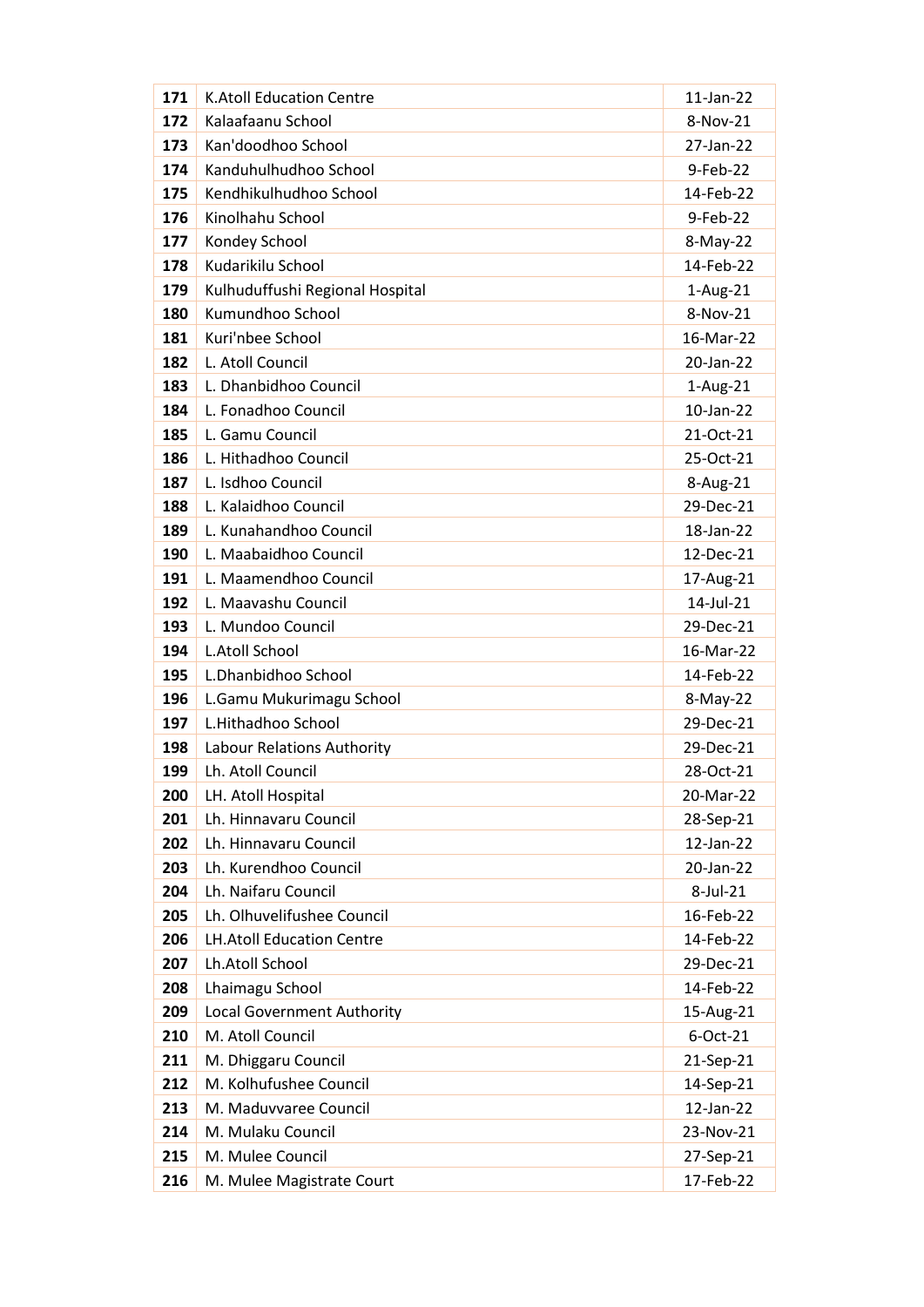| 217 | M. Regional Hospital                                     | 30-Nov-21       |
|-----|----------------------------------------------------------|-----------------|
| 218 | M. Veyvashu Council                                      | 28-Sep-21       |
| 219 | Maaenboodhoo School                                      | 25-Jan-22       |
| 220 | Maaungoodhoo School                                      | 10-Jan-22       |
| 221 | Madharusathul Sheikh Mohamed Jamaaluddin / Gn.Fuvahmulah | 9-Feb-22        |
| 222 | Madhurasathul Ifthithaah                                 | 19-Oct-21       |
| 223 | Majeediyya School                                        | 11-Oct-21       |
| 224 | Makunudhoo School                                        | 9-Feb-22        |
| 225 | <b>Maldives Broadcasting Commission</b>                  | 25-Feb-21       |
| 226 | <b>Maldives Civil Aviation Authority</b>                 | 23-Dec-21       |
| 227 | <b>Maldives Correctional Services</b>                    | $10$ -Jan- $21$ |
| 228 | <b>Maldives Customs Services</b>                         | $21$ -Jan- $21$ |
| 229 | Maldives Immigration                                     | 18-Feb-21       |
| 230 | Maldives Inland revenue Authority                        | $6$ -Oct-21     |
| 231 | Maldives International Arbitration Center                | $9$ -Jun-21     |
| 232 | <b>Maldives Islamic University</b>                       | 13-Sep-21       |
| 233 | <b>Maldives Media Council</b>                            | 16-Sep-21       |
| 234 | <b>Maldives National University</b>                      | 27-Jan-22       |
| 235 | <b>Maldives Police Services</b>                          | 22-Apr-21       |
| 236 | Male' City Council                                       | 18-Nov-21       |
| 237 | Maradhoo School                                          | 9-Feb-22        |
| 238 | Meyna School                                             | 29-Dec-21       |
| 239 | Ministry of Arts, Culture and Heritage                   | $3$ -Jan- $21$  |
| 240 | Ministry of Communication Science and Technology         | 21-Feb-21       |
| 241 | Ministry of Defense                                      | 23-Aug-21       |
| 242 | Ministry of Economic Development                         | 19-Aug-21       |
| 243 | Ministry of Education                                    | 19-Sep-21       |
| 244 | Ministry of Environment, Climate Change and Technology   | 15-Apr-21       |
| 245 | Ministry of Finance                                      | 23-Dec-20       |
| 246 | Ministry of Fisheries, Marine Resources and Agriculture  | $1-Sep-21$      |
| 247 | Ministry of Foreign Affairs                              | 28-Mar-21       |
| 248 | Ministry Of Gender, Family and Social Services           | 12-Oct-21       |
| 249 | Ministry of Health                                       | 29-Dec-20       |
| 250 | Ministry of Higher Education                             | 3-Aug-21        |
| 251 | Ministry of Home Affairs                                 | 6-Dec-21        |
| 252 | Ministry of Islamic Affairs                              | 29-Dec-20       |
| 253 | Ministry of National Planning and Infrastructure         | 17-May-21       |
| 254 | Ministry of Tourism                                      | 19-Aug-21       |
| 255 | Ministry of Transport and Civil Aviation                 | 19-Oct-21       |
| 256 | Ministry of Youth, Sports and Community Empowerment      | 18-Aug-21       |
| 257 | Muhiyudeen School                                        | 27-Dec-21       |
| 258 | N. Atoll Council                                         | 28-Sep-21       |
| 259 | N. Atoll Hospital                                        | 29-Mar-22       |
| 260 | N. Holhudhoo Council                                     | 20-Jan-22       |
| 261 | N. Kendhikulhudhoo Council                               | 22-Sep-21       |
| 262 | N. Kudafaree Council                                     | 19-Aug-21       |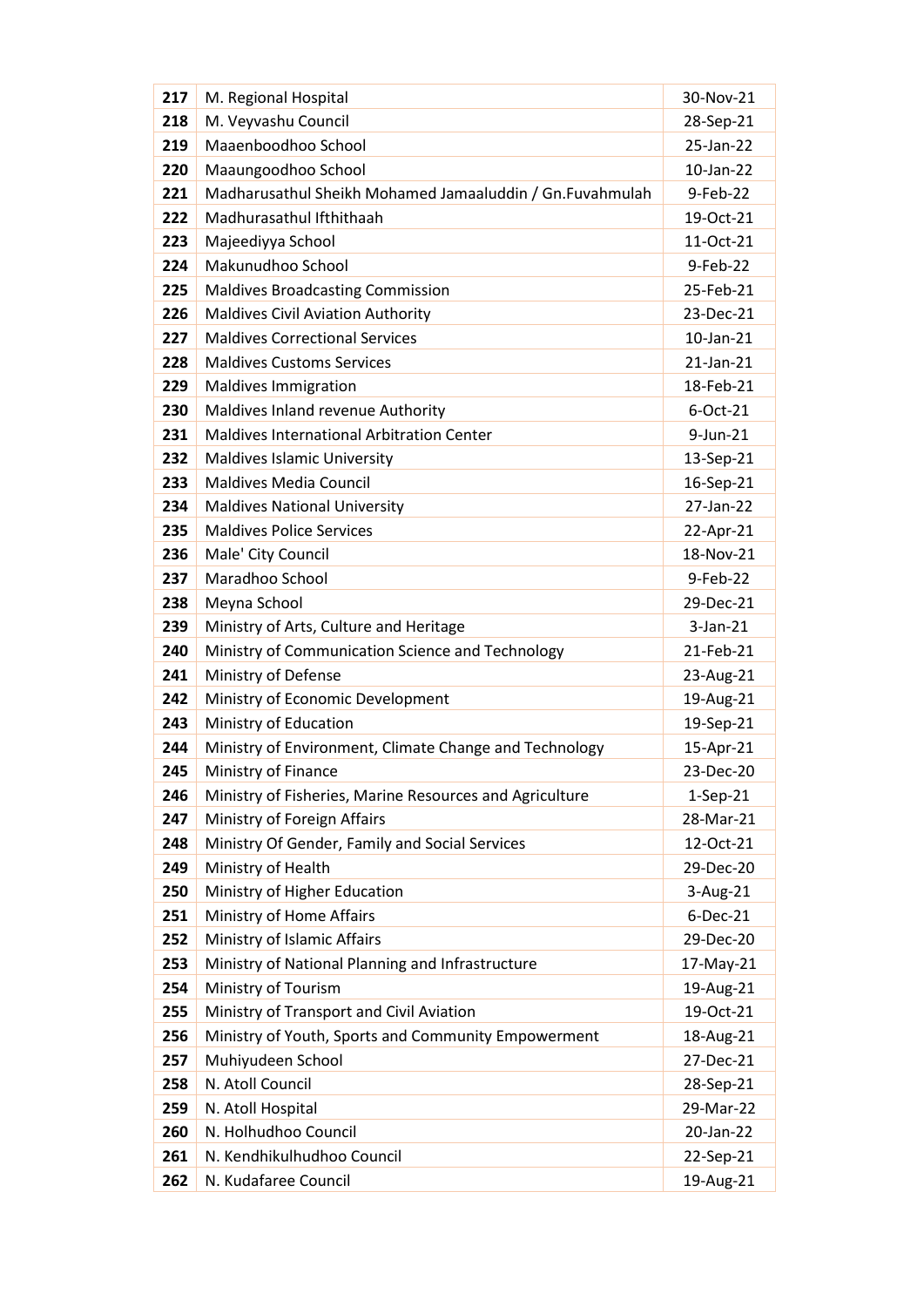| 263 | N. Landhoo Council                             | 27-Jan-22   |
|-----|------------------------------------------------|-------------|
| 264 | N. Maalhendhoo Council                         | 31-Oct-21   |
| 265 | N. Magoodhoo Council                           | $1-Nov-21$  |
| 266 | N. Manadhoo Council                            | 12-Jan-22   |
| 267 | N. Miladhoo Council                            | $7-Dec-21$  |
| 268 | N. Velidhoo Council                            | 26-Dec-21   |
| 269 | <b>N.Atoll Education Centre</b>                | 29-Dec-21   |
| 270 | Nadella School                                 | 13-Apr-22   |
| 271 | National Disaster Management Authority         | 8-Feb-22    |
| 272 | National Integrity Commission                  | 18-Feb-21   |
| 273 | <b>National Social Protection Agency</b>       | 16-Sep-21   |
| 274 | Nolhivaram School                              | 29-Dec-21   |
| 275 | <b>Official Residence of the President</b>     | 7-Apr-22    |
| 276 | Ombudsperson's Office for Transitional Justice | 30-Sep-21   |
| 277 | People's Majlis                                | 16-Jun-21   |
| 278 | <b>Presidents Office</b>                       | 3-Oct-21    |
| 279 | <b>Prosecutor Generals Office</b>              | 26-Dec-21   |
| 280 | R. Atoll Council                               | 16-Sep-21   |
| 281 | R. Fainu Council                               | $1-Feb-22$  |
| 282 | R. Hulhudhuffaaru Council                      | 23-Feb-22   |
| 283 | R. Inguraidhoo Council                         | 7-Dec-21    |
| 284 | R. Innamaadhoo Council                         | 27-Jan-22   |
| 285 | R. Maduhvaree Council                          | $4-Jan-22$  |
| 286 | R. Meedhoo Council                             | 20-Sep-21   |
| 287 | R. Rasgetheemu Council                         | 23-Sep-21   |
| 288 | R. Rasmaadhoo Council                          | $2-Feb-22$  |
| 289 | R. Vaadhoo Council                             | 23-Dec-21   |
| 290 | R.Atoll School                                 | 14-Feb-22   |
| 291 | Rasgetheemu School                             | 9-Feb-22    |
| 292 | Rehendhi School                                | 8-Nov-21    |
| 293 | S. Atoll School                                | 14-Feb-22   |
| 294 | S. Hithadhoo Magistrate Court                  | 13-Apr-22   |
| 295 | Sh. Atoll Council                              | 3-Oct-21    |
| 296 | SH. Atoll Hospital                             | 8-Nov-21    |
| 297 | Sh. Bileiyfahee Council                        | 20-Jan-22   |
| 298 | Sh. Feevaku Council                            | 16-Jan-22   |
| 299 | Sh. Feydhoo Council                            | 4-Jan-22    |
| 300 | Sh. Funadhoo Council                           | 14-Nov-21   |
| 301 | Sh. Goidhoo Council                            | 27-Oct-21   |
| 302 | Sh. Kanditheemu Council                        | 15-Dec-21   |
| 303 | Sh. Komandoo Council                           | 19-Oct-21   |
| 304 | Sh. Lhaimagu Council                           | 20-Jan-22   |
| 305 | Sh. Maaungoodhoo Council                       | 12-Oct-21   |
| 306 | Sh. Milandhoo Council                          | 25-Oct-21   |
| 307 | Shaheed Ali Thakurufaanu School                | $6$ -Jan-22 |
| 308 | Sharafuddheen School                           | 27-Dec-21   |